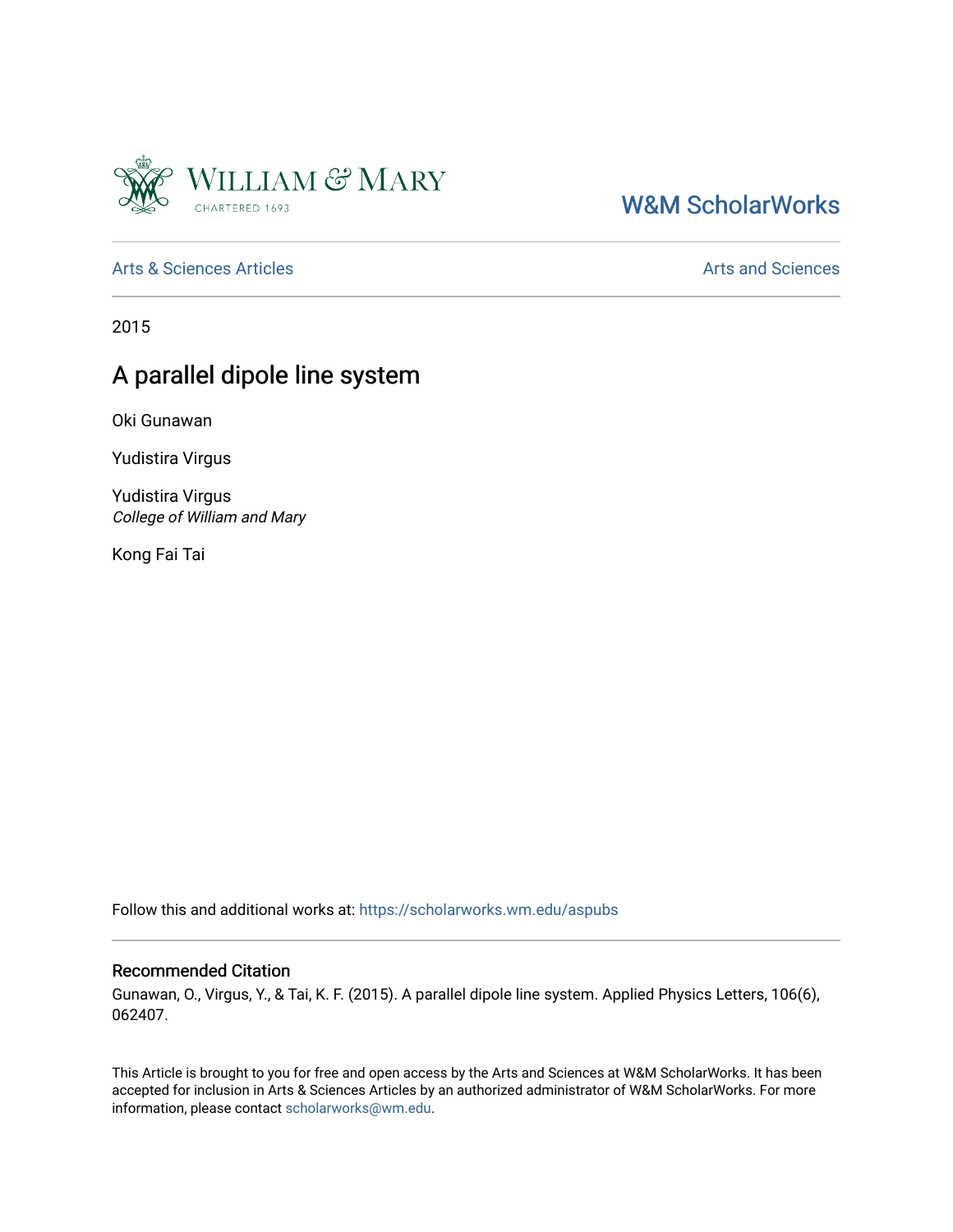

## <span id="page-1-0"></span>[A parallel dipole line system](http://dx.doi.org/10.1063/1.4907931)

Oki Gunawan,<sup>1,a)</sup> Yudistira Virgus,<sup>1,2</sup> and Kong Fai Tai<sup>3</sup> <sup>1</sup>IBM T. J. Watson Research Center, Yorktown Heights, New York 10598, USA 2 Department of Physics, College of William and Mary, Williamsburg, Virginia 23187, USA  ${}^{3}$ Division of Physics and Applied Physics, School of Physical and Mathematical Sciences, Nanyang Technological University, 21 Nanyang Link, 637371 Singapore

(Received 20 November 2014; accepted 23 January 2015; published online 12 February 2015)

We present a study of a parallel linear distribution of dipole system, which can be realized using a pair of cylindrical diametric magnets and yields several interesting properties and applications. The system serves as a trap for cylindrical diamagnetic object, produces a fascinating one-dimensional camelback potential profile at its center plane, yields a technique for measuring magnetic susceptibility of the trapped object and serves as an ideal system to implement highly sensitive Hall measurement utilizing rotating magnetic field and lock-in detection. The latter application enables extraction of low carrier mobility in several materials of high interest such as the worldrecord-quality, earth abundant kesterite solar cell, and helps elucidate its fundamental performance limitation. © 2015 AIP Publishing LLC. [\[http://dx.doi.org/10.1063/1.4907931](http://dx.doi.org/10.1063/1.4907931)]

Various matter and particle traps using optical or electromagnetic systems have been developed and instrumental in investigation of many physical phenomena.<sup>[1](#page-5-0),[2](#page-5-0)</sup> Most macroscale matter trap systems work for spherical or arbitrary shape objects<sup>[2](#page-5-0)</sup> but almost none has been specifically developed for cylindrical objects. This work is initially motivated by the challenge to solve the problem of future electronic integrated circuit fabrication at the end of transistor scaling limit, specifically for semiconductor nanowire (or carbon nanotube) -based integrated circuit.<sup>[3–5](#page-5-0)</sup> One possible route in a "bottom-up" approach is to seek a scalable system that could trap cylindrical objects such as these nanowires into targeted locations for further integrated circuit fabrication.<sup>[3,6](#page-5-0)</sup> Many semiconductor materials are diamagnetic<sup>[7](#page-5-0)</sup> and such materials will be attracted to a region with minimum magnetic field as has been demonstrated in various magnetostatic levitation systems. $8-11$  $8-11$  $8-11$  Thus, in principle, it should be possible to design certain magnetic configuration that can trap cylindrical diamagnetic objects.

In this report, we study a unique magnetic trap system for a cylindrical object that can be produced by a parallel dipole line (PDL) system, i.e., a pair of linear distribution of magnetic dipole aligned in parallel, as shown in Fig.  $1(a)$ . The system can be experimentally realized using a pair of cylindrical diametric magnets, i.e., magnet with magnetiza-tion along the diameter.<sup>[12](#page-5-0)</sup> We discovered that a 1D camelback potential naturally arises along the longitudinal direction of the magnet. This potential is one of the basic model potentials of special interest in physics as it represents a simple confinement potential with two barriers. We investigate, both theoretically and experimentally, a macroscopic scale prototype utilizing cylindrical diametric magnets and graphite rod as the trapped object and we demonstrate a technique to measure the magnetic susceptibility of the rod. We also report a surprising and yet another important application of the PDL system for high sensitivity Hall measurement that has been used for carrier mobility and density extraction in world-record-quality kesterite solar cell film, $13$  a material of current interest in photovoltaics.<sup>[14,15](#page-5-0)</sup>

For a magnetic PDL system, the field distribution at the center plane  $(x = 0)$  can be described as

$$
\mathbf{B}_{T}(y,z) = \frac{\mu_0 m_L}{2\pi a^2} \sum_{n=1,2} \frac{\bar{w}_n \left[ \left( 1 - \bar{y}^2 \right) \left( \bar{y}^2 + \bar{w}_n^2 \right) + 2 \right]}{\left( 1 + \bar{y}^2 \right)^2 \left( 1 + \bar{y}^2 + \bar{w}_n^2 \right)^{3/2}} \hat{\mathbf{x}}, \quad (1)
$$

where  $m_l$  is the dipole moment per unit length,  $\mu_0$  is vacuum permeability,  $a$  is the half separation between the dipole lines,  $\bar{y} = y/a$ ,  $\bar{w}_{1,2} = (L/2 \pm z)/a$ , and L is the length of the dipole line (see the supplementary material B.1).<sup>[16](#page-5-0)</sup> The field has only  $x$  component due to the symmetry of the system.

A PDL system can be experimentally realized using cylindrical diametric magnet pair (DMP), where the magnetization of the magnet is pointing along the diameter. First, we consider a single DM centered at the origin with length L, radius a, and a uniform magnetization M along x axis:



FIG. 1. The PDL system and its experimental realization: (a) The PDL model that produces a camelback potential at the center plane for  $|y| < a$ . (b) Experimental realization with diametric magnet pair system that serves as magnetic trap for a diamagnetic (graphite) rod. See the supplementary material A (Ref. [16\)](#page-5-0) for detailed system parameters. (c) Schematic diagram of the PDL trap with only one magnet shown.

a)Author to whom correspondence should be addressed. Electronic mail: [ogunawa@us.ibm.com](mailto:ogunawa@us.ibm.com)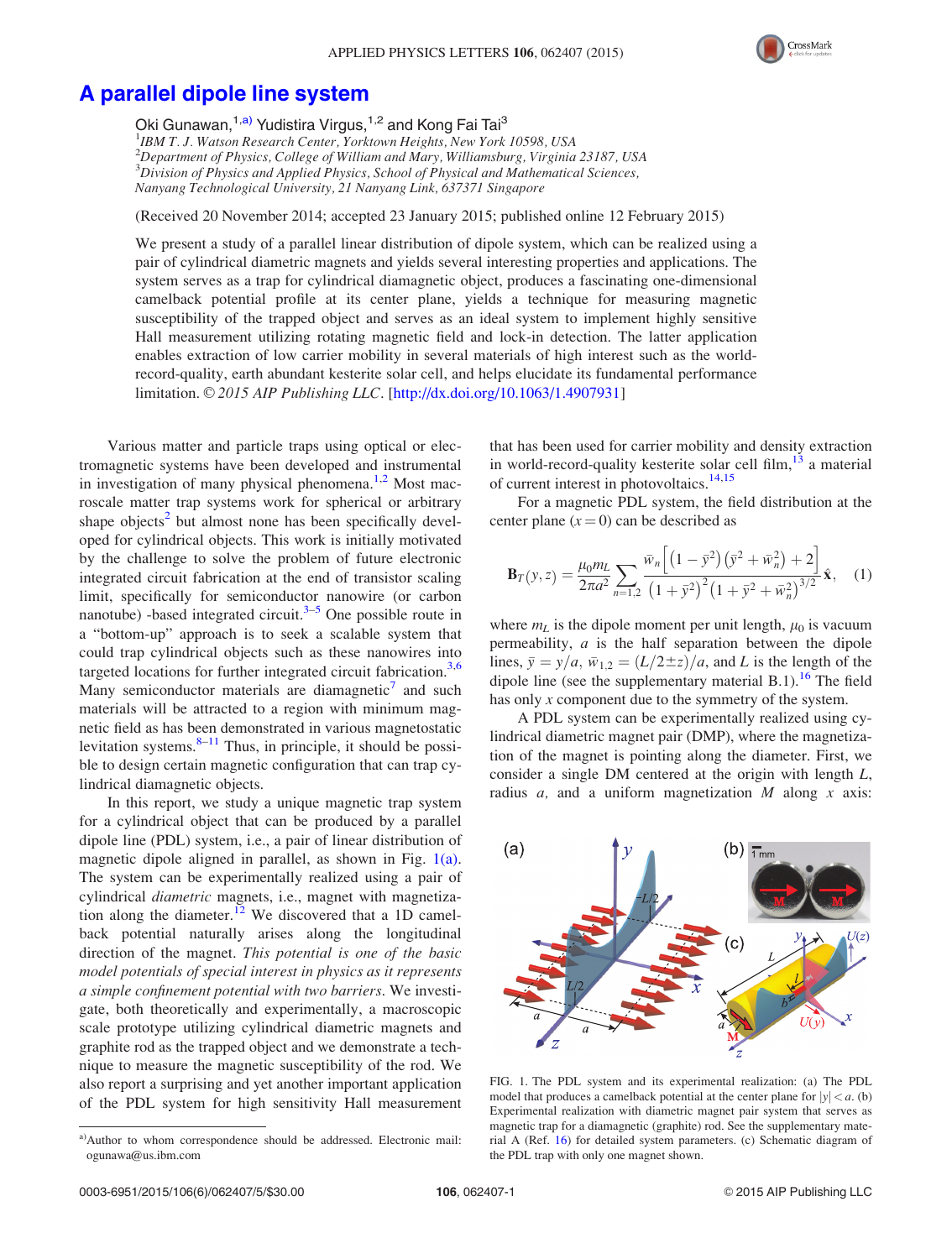<span id="page-2-0"></span> $M = M\hat{x}$ , as shown in Figs. [1\(b\)](#page-1-0) and [1\(c\).](#page-1-0) The exact expression for the magnetic field can be derived using magnetic scalar potential model (supplementary material  $B.2$ )<sup>[16](#page-5-0)</sup> that yields (in Cartesian vector form  $[x, y, z]$ )

$$
\mathbf{B}_{DM}(x, y, z) = \frac{\mu_0 Ma}{4\pi} \int_0^{2\pi} \sum_{n=1,2} \frac{(-1)^n \cos \phi}{u_n^2 + s^2 + u_n \sqrt{u_n^2 + s^2}} \times \left[ x - a \cos \phi, y - a \sin \phi, u_n + \sqrt{u_n^2 + s^2} \right] d\phi
$$
\n(2)

where  $s^2 = (x - a \cos \phi)^2 + (y - a \sin \phi)^2$  and  $u_{1,2} = z \pm L/2$ . A pair of these magnets centered at  $(\pm a,0,0)$  naturally join and align their magnetizations in the same direction forming a DMP, as shown in Fig. [1\(b\).](#page-1-0) The total magnetic field at the center plane is given as:  $\mathbf{B}_{T, DMP}(y, z) = \mathbf{B}_{DM}(a, y, z)$  $+{\bf B}_{DM}(-a,y,z)$ . We refer to this as the DMP model that serves as the exact field calculation model in this work. The PDL model (Eq.  $(1)$ ) serves as a good approximation for the DMP model especially at the center region  $(0, y, z \ll L)$ , which is often useful as the PDL model provides analytic solutions for most of the equations discussed in this report.

Magnetic Trap for Cylindrical Diamagnetic Object. The PDL system serves as a unique trap for cylindrical diamagnetic object. This can be demonstrated using graphite rod (a strong diamagnetic material) and cylindrical DMP, as shown in Fig.  $1(b)$ . We developed theoretical model that describes the confining potentials in all three dimensions that trap the rod (see the supplementary material  $D-F$ ).<sup>[16](#page-5-0)</sup> We first discuss the vertical confining potential in y-direction at the center  $(x = 0, z = 0)$ , which can be derived from the vertical magnetic field distribution  $\mathbf{B}_T(y,0)$  (supplementary material D).<sup>16</sup> To focus on the essential physics, we use long magnet approximation  $(L \gg a)$  to Eq. [\(1\)](#page-1-0) which yields

$$
\mathbf{B}_{T\infty}(y,0) = \mu_0 M (1 - \bar{y}^2) / (1 + \bar{y}^2)^2 \hat{\mathbf{x}}.
$$
 (3)

We consider a graphite rod with radius  $b$ , length  $l$ , mass density  $\rho$ , and magnetic susceptibility  $\gamma$  trapped at the center plane  $(x = 0)$  [Fig. [1\(c\)](#page-1-0)]. A cylindrical rod immersed in this magnetic field will have an induced magnetization (supple-mentary material C):<sup>[16](#page-5-0)</sup>  $\mathbf{M}_R = 2\chi \mathbf{B}_T/\mu_0(2 + \chi)$ . We assume a small rod radius  $(b < a)$  so that the magnetic field can be considered uniform over the radial extent of the rod. Since the rod is a diamagnet, the induced magnetization is opposite to the magnetic field and tends to move it towards a region with minimum field and produces levitation or trapping effect.

The equilibrium and stability condition can be investigated by considering the magnetic potential energy of the rod (per unit volume):  $U'_M = -\int_0^{B_T} \mathbf{M}_R \cdot d\mathbf{B}$ , where  $U'_M = U_M/V_R$ with  $V_R = \pi b^2 l$  is the rod's volume. The total potential energy, including gravity, is given as:  $U'_T = \rho g y + U'_M$ , where g is the gravitational acceleration. This potential provides a strong confinement in the vertical direction, illustrated as  $U(y)$  in Fig.  $1(c)$ . The rod is trapped at potential's minimum at  $\bar{y}_0 = y_0/a$ , which satisfies

where  $f_Y(\bar{y}, \bar{L}) = -a/\mu_0^2 M^2 \times \partial B_T^2(y, z)/\partial y$  is a dimensionless geometrical prefactor function proportional to the diamagnetic repulsion force in y-direction. Using the PDL model (Eq. [\(1\)](#page-1-0)), we obtain:  $f_{Y\infty}(\bar{y}) = 4\bar{y}(3 - \bar{y}^2)(1 - \bar{y}^2)/$  $(1 + \bar{y}^2)^5$  in the long magnet limit  $(L \gg a)$ .

The equilibrium height  $y_0$  can be solved from Eq. (4) if  $\gamma$  is known. Since both the diamagnetic repulsion and the gravity forces are proportional to the rod's volume,  $y_0$  is independent of the rod's radius and length (except for large rod size where the assumption of field uniformity fails). Analysis on the stability at the equilibrium point (supplementary material D) implies the levitation only occurs at  $y_0$ that satisfies:  $0.287 < \bar{y}_0 < 1$  with a minimum  $|\chi|$  given as:  $|\chi|_{\text{min}} = 2/(1 + 2.069\mu_0 M^2/\rho g a)$ . Thus, levitation can be more easily achieved with a rod that has stronger diamagnetic susceptibility and less density; and magnets with stronger magnetization but smaller radius.

One-Dimensional Camelback Potential. The PDL trap system produces a fascinating 1D camelback potential at the center plane that provides a confinement in the z-direction, as illustrated in Fig.  $1(a)$ . The camelback hump is associated with the edge effect of the PDL system. For the diamagnetic rod trapped at the center this camelback potential energy (per unit rod volume) can be expressed as

$$
U'_{M}(z) = -\chi/\mu_0(2+\chi) \times B_T^2(y_0, z). \tag{5}
$$

Using Eq. (2), we can calculate this potential and the barrier height  $\Delta U_M'$ , as shown in Figs. 2(a) and 2(b). The camelback peak position can be estimated using PDL model as (supplementary material E):<sup>16</sup>  $z_P \simeq \pm (L/2 - \sqrt{2a^2 - y_0^2})$ . We can tailor the shape of this camelback potential and the barrier height by tuning the magnet geometrical factor  $L/a$ , as shown in Figs.  $2(a)$  and  $2(b)$ .

Magnetic Susceptibility Measurement of the Trapped Rod. The dynamics of the trapped rod on the PDL camelback potential can be utilized to measure its magnetic susceptibility. Upon slight disturbance along the z-axis, the rod will execute an oscillation as shown in Fig.  $3(a)$  (see also the video therein) with relatively long oscillation period  $T<sub>z</sub>$   $\sim$  1.4 s. The underdamped oscillation behavior is attributed to the air friction effect which has negligible effect to the period  $\left($  <1% error) as long as the damping time constant ( $\tau$ ) satisfies  $\tau > T_z$  (the damping practically disappears in



FIG. 2. The camelback potential and its dependence on the magnet's aspect ratio  $L/a$  at the center plane  $(x=0)$ . (a) The camelback potential profile for various  $L/a$ .  $\Delta U_M'$  and  $z_P$  are the barrier height and peak position of the camelback hump. (b) The camelback barrier height vs.  $L/a$ . (c) The potential "spring constant"  $k'_z$  is widely tunable by  $L/a$ .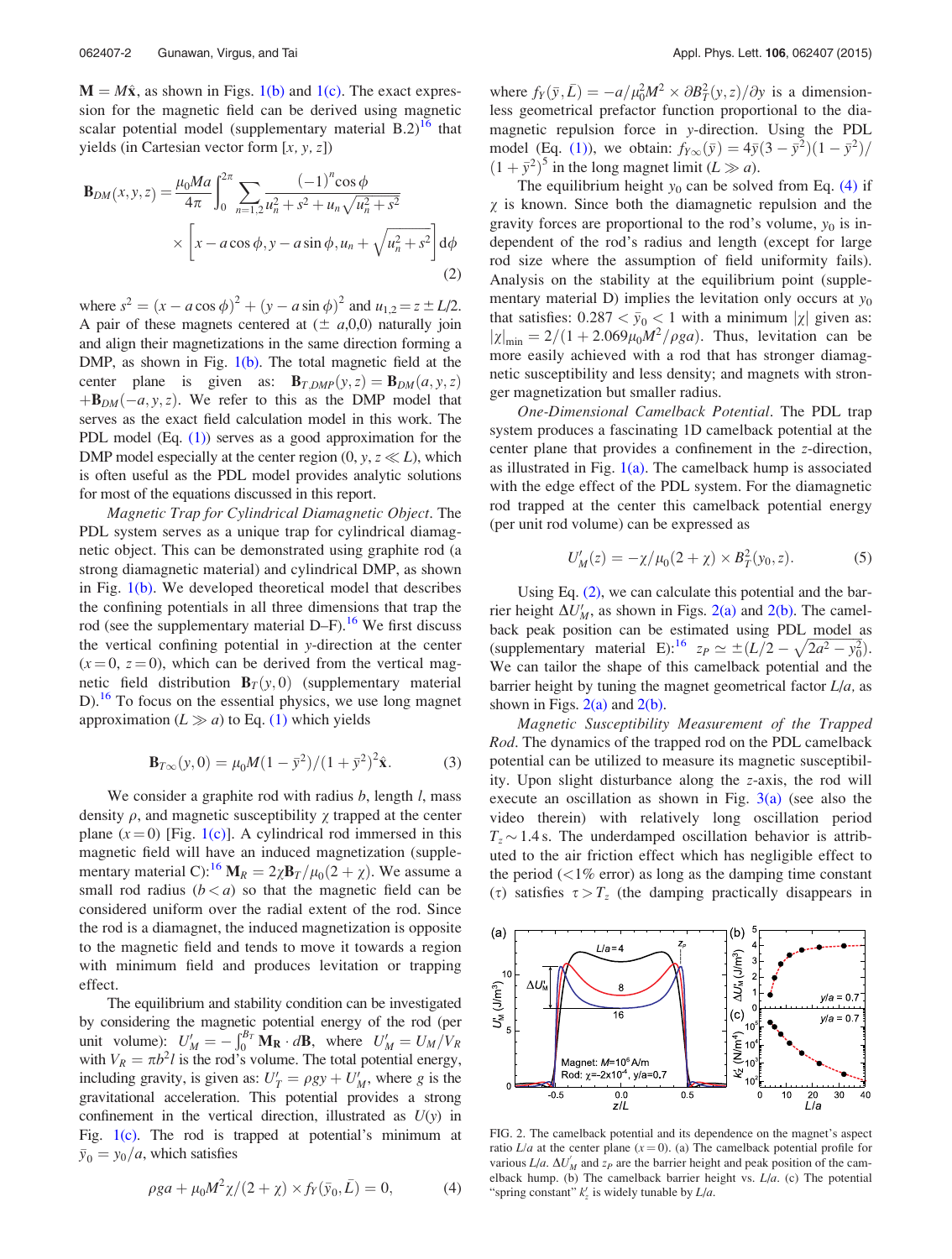<span id="page-3-0"></span>

FIG. 3. Magnetic susceptibility determination of a trapped rod: (graphite rod, diameter =  $0.55$  mm,  $l = 4.5$  mm) (a) The rod oscillation on the 1D camelback potential extracted from video (supplementary material A.2).<sup>[16](#page-5-0)</sup> Inset: The oscillation video of the rod. (b) Relationship between rod's  $\chi$  and the equilibrium height  $y_0/a$  using the DMP and PDL models for setup  $L/a = 4$  and 8 (see the supplementary material A.1).<sup>[16](#page-5-0)</sup> Experimental data point are shown as star (circle) for  $L/a=8$  (4) with  $\chi$  determined from Fig. 3(d). Shaded regions indicate unstable or no levitation for  $L/a=8$  setup. (c) Relationship between period  $T_z$  vs.  $y_0/a$  and the experimental data. (d) Relationship between  $\chi$  vs.  $T_z$  and the experimental data. (Multimedia view) [URL: <http://dx.doi.org/10.1063/1.4907931.1>]

vacuum as shown in the supplementary material H).<sup>[16](#page-5-0)</sup> To analyze the oscillation we assume a small rod radius ( $b \ll a$ ), short rod approximation ( $l \ll L$ ), and small oscillation amplitude  $(z \ll L)$  so that the camelback potential at the center can be well approximated by a parabolic potential:  $\Delta U_z'(z) = \frac{1}{2} k_z' z^2$ . Here,  $k_z' = \frac{\partial^2 U_T'(0, y_0, 0)}{\partial z^2}$  is the harmonic potential "spring constant" (per unit rod's volume) given as

$$
k'_z = -\mu_0 M^2 \chi / (2 + \chi) \times f_{Z2}(\bar{y}_0, \bar{L}) / L^2, \tag{6}
$$

where  $f_{Z2}(\bar{y}, \bar{L}) = L^2 / \mu_0^2 M^2 \times \partial^2 B_T^2(y, 0) / \partial z^2$  is a dimensionless geometrical prefactor function for  $k'_z$ . It can be calculated exactly using the DMP model (Eq. [\(2\)\)](#page-2-0) or approximately using the PDL model (Eq. [\(1\)\)](#page-1-0) that yields (supplementary material G):<sup>16</sup>  $f_{Z2}(\bar{y}, \bar{L}) = 96\bar{L}^4(\bar{L}^2 + 4\bar{y}^2 - 16)[8 + (\bar{L}^2 + 4\bar{y}^2)(1 - \bar{y}^2)]$  $/[(1+\bar{y}^2)^2(4+\bar{L}^2+4\bar{y}^2)^5]$ . This "spring constant"  $k'_z$  can be widely tuned by the magnet aspect ratio  $L/a$ , e.g., by a factor of  $10^{-3}$  by changing  $L/a$  from 4 to 40 [Fig. [2\(c\)](#page-2-0)].

The oscillation period for the trapped rod can be expressed as:  $T_z = 2\pi \sqrt{\rho/k'_z}$ . This leads to an interesting outcome where by measuring  $T_z$ , we could determine the rod's magnetic susceptibility given as

$$
\chi = -2/(1 + \mu_0 M^2 f_{Z2}(\bar{y}_0, \bar{L}) T_z^2 / 4\pi^2 \rho L^2). \tag{7}
$$

Note that here we need to know  $y_0$ . Surprisingly,  $T_z$  is directly related to  $y_0$  only by the geometrical factors of the magnet  $(L \text{ and } a)$  and independent of the magnet's  $M$  and the property of the rod  $(\chi, \rho, b, \text{ and } l)$  (see the supplementary material G).<sup>[16](#page-5-0)</sup> This relationship is given below and plotted in Fig.  $3(c)$ 

$$
T_z = f_T(\bar{y}_0, \bar{L}) = 2\pi \sqrt{L^2 f_Y(\bar{y}_0, \bar{L})/g \, a \, f_{Z2}(\bar{y}_0, \bar{L})}.
$$
 (8)

Therefore, to determine  $\chi$  of the rod, we first measure  $T_z$ , solve for  $\bar{y}_0$ , i.e.,  $y_0 = f_T^{-1}(T_z, \bar{L})$  and then use Eq. (7). We illustrate the  $\chi$  measurement in two PDL trap setups (supple-mentary material A)<sup>[16](#page-5-0)</sup> with aspect ratio:  $L/a = 4$  and 8 but the same radius ( $a = 3.2$  mm) using a short graphite rod, as presented in Fig. 3. We provide two calculation models: "exact" using the DMP (Eq. [\(2\)\)](#page-2-0) model and "approximation" using the PDL model (Eq. [\(1\)](#page-1-0)). First, we measure  $T_z$  and  $y_0$ then plot the data points in Fig.  $3(c)$ . We also plot the expected  $T_z$  vs.  $y_0$  curves from Eq. (8). We observe good agreement between the data and the DMP model for both magnet setups. Therefore, given  $T_z$  we could also determine  $y_0$  without measuring it.

Next, we determine  $\chi$  from Eq. (7) using the DMP model, as plotted in Fig. 3(d). Measurements from both setups yield good agreement, i.e.,  $\chi = -(2.20 \pm 0.32) \times 10^{-4}$ and  $\chi = -(1.80 \pm 0.38) \times 10^{-4}$  for setup  $L/a = 8$  and 4, respectively, indicating the consistency of our model. Note that these results are within the reported  $\chi$  value for graphite in literature:  $\chi_{\perp} = -1.4 \times 10^{-5}$  and  $\chi_{\parallel} = -6.1 \times 10^{-4}$  for  $\chi$ measured along perpendicular and parallel to the  $c$ -axis, respectively.<sup>[17](#page-5-0)</sup> Our graphite rod is amorphous thus its  $\chi$ should be a mixture of both  $\chi$  orientations.

One could also determine  $\chi$  from  $y_0$ , as illustrated in Fig.  $3(b)$ , however,  $T_z$  measurement is easier and more accurate (unlike the error bar for  $y_0$ , the error bar for  $T_z$  is small and not visible in Fig. 3). Figs. 3(b)–3(d) also show that the PDL model becomes closer to the DMP model for long magnet case ( $L/a \ge 5$ ). This is reasonable as the magnet becomes longer the PDL model becomes a better approximation to the DMP model at the center of the trap (see the supplementary material B.3).<sup>[16](#page-5-0)</sup> The technique described here provides an alternative and simpler  $\chi$  measurement for diamagnetic (cylindrical) material compared to existing technique such as vibration sample magnetometer.<sup>[18](#page-5-0)</sup>

High Sensitivity Hall Measurement with Rotating PDL System. The PDL system has another important application for high sensitivity Hall measurement of semiconductor materials with low carrier mobility ( $\mu \le 1$ ) cm<sup>2</sup>/Vs), low carrier density, or very thin film that yields very high sheet resistance ( $R_s \ge 10$  M $\Omega$ /sq). To obtain successful Hall measurement, the ratio between the transverse  $(R_{xy})$  and longitudinal  $(R_{xx})$  resistance:  $R_{xy}/R_{xx} = B\mu$  has to be sufficiently large  $(\geq 10^{-4})$ . This can be achieved in high carrier mobility samples or using very high magnetic field  $(B)$ . The conventional static (dc) field Hall measurement of  $R_{xy}$  on these insulating samples is often unreliable due to large noise and large drifting background coming from some  $R_{xx}$  contribution. Nevertheless, one can improve the Hall measurement signal to noise ratio using oscillating (ac) magnetic field system and lock-in detection scheme. $19,20$  $19,20$  $19,20$ 

The PDL system, realized using cylindrical DMP system, has the ideal features to perform lock-in detection of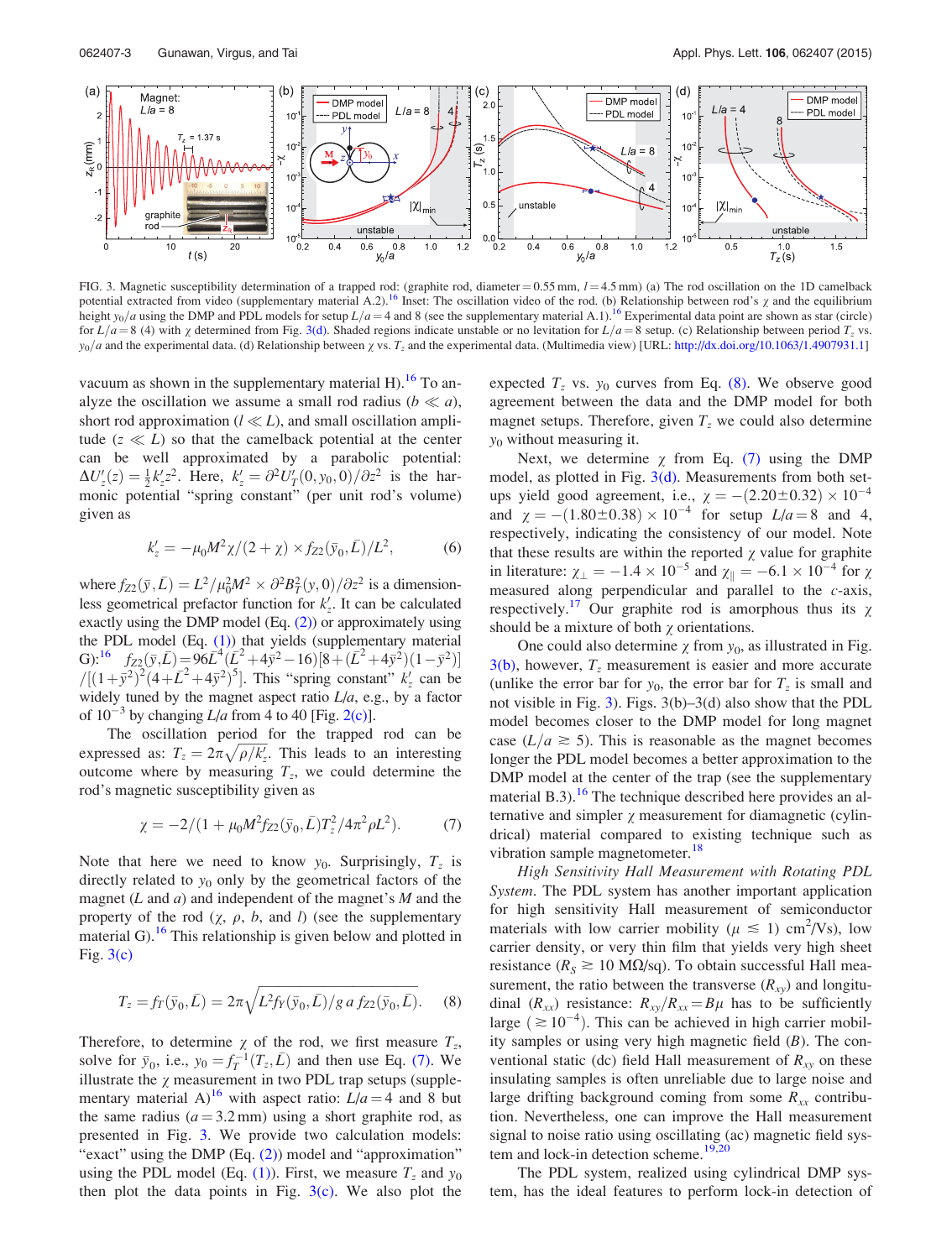

FIG. 4. High-sensitivity Hall measurement with rotating PDL system on a world-record-quality kesterite solar cell film: (a) Experimental concept showing rotating PDL in master-slave configuration. (b) Experimental setup using cylindrical DMP. (c) Magnetic field  $B$  at the sample vs. time, deduced from the Hall sensor placed at the bottom. (d) Transverse resistance  $R_{xy}$  from "CZTSSe-1" Van der Pauw sample. (e) Fourier spectra of B. (f) Fourier spectra of  $R_{xy}$ . (g) Numerical lock-in output of  $R_{xy}$  showing the in-phase component (X) as the desired Hall signal and the out-of-phase component (Y) which comes from the parasitic emf voltage.

Hall signal. Due to coupling between the two dipole lines, a rotation in one dipole line will be mirrored by the other, as shown in Fig.  $4(a)$ . This allows a simple master-slave configuration that doubles the field and makes it unidirectional at the center. The master magnet is driven by a motor and the rotation is mirrored by the slave magnet, as shown in Fig. 4(b). Our standard setup uses cylindrical DMP with:  $a = 12.7$  mm,  $L = 25.4$  mm, and  $M = 10^6$  A/m and gap separation of  $\sim$ 5 mm between the magnets' surface. The sample (a van der Pauw type  $\sim$  5  $\times$  5 mm) is placed at center. This system has several favorable characteristics for lock-in ac Hall measurement such as: (1) Unidirectional field (in  $x$ direction) with excellent uniformity on the sample (e.g., only  $\sim$ 2% standard deviation for  $5 \times 5$  mm sample). (2) Strong magnetic field at the center  $(\sim 1.9$  T peak-to-peak). (3) High purity single harmonic magnetic field oscillation, which is important to avoid higher harmonics content in the Hall signal that will otherwise complicate the data interpretation. (4) Compact and low cost.

This system was developed to extract the hole mobility in kesterite  $(Cu_2ZnSn(S,Se)_4$  or CZTSSe) solar cell,<sup>[21](#page-5-0)</sup> where conventional dc field Hall system was unsuccessful (due to its low mobility). The characterized films have similar quality and performance (power conversion efficiency  $\eta \sim 12\%$ ) with the recent world-record IBM CZTSSe solar cell  $(\eta = 12.6\%)$ .<sup>[13](#page-5-0)</sup> However, this efficiency is still far below the more well-established  $Cu(In,Ga)Se<sub>2</sub>$  (CIGS) solar cell  $(\eta = 20.8\%)^{22}$  $(\eta = 20.8\%)^{22}$  $(\eta = 20.8\%)^{22}$  and prompts further investigation.

An example of the rotating PDL Hall measurement on "CZTSSe-1" sample is shown in Fig. 4(b). The master magnet is driven by the motor at a constant angular speed, while the Hall sensor (at the bottom) measures the field that serves as the reference rotation signal. The magnetic field at the sample was deduced and plotted in Fig.  $4(c)$ . The signal shows a dominant Fourier component at  $f_{REF}$  as expected [Fig. 4(e)]. The transverse resistance  $R_{xy}$  signal was concurrently recorded [Fig.  $4(d)$ ]. The signal looks noisy with large and drifting background which often occurs in highly resistive or low mobility sample. Nevertheless, the Fourier spectrum of the signal (after a polynomial background subtraction) [Fig.  $4(f)$ ] shows a significant peak at the same frequency  $f_{REF}$  suggesting the existence of the desired Hall signal (there is also a typical background "1/f" noise that becomes more dominant at lower frequency). Subsequently, we perform *numerical* lock-in detection on  $R_{xy}$  [Fig. 4(g)] to separate the in-phase or the desired Hall signal component  $(X)$  from the out-of-phase parasitic component  $(Y)$  due to emf voltage induced by the oscillating magnetic flux. The operating  $f_{REF}$  is restricted at low frequency ( $\sim$ 40 mHz) to minimize the parasitic emf signal Y. This condition dictates the use of long lock-in time constant  $(\tau_L = 2 \text{ min})$ . We observe a steady lock-in output for X after  $5\tau_L$  that yields the final Hall signal  $R_H = 172 \Omega$  (positive sign indicates a p-type carrier as expected), which is  $3800 \times$  smaller than the background  $R_{xy}$  ( $\sim$ 650 k $\Omega$ ) [Fig. 4(d)]. This example highlights the problem in the conventional static field Hall measurement and demonstrates the efficacy of the rotating PDL Hall system. This measurement yields carrier density  $p = 1.6 \times 10^{16} / \text{cm}^3$  and mobility  $\mu_h = (0.31 \pm 0.05) \text{ cm}^2 / \text{Vs}$ (see Table S2 in supplementary material I for more detail).<sup>[16](#page-5-0)</sup>

Using this technique, we have extracted the hole mobility and carrier density of several  $(\sim 10)$  champion grade CZTSSe films and compare them with CIGS samples of similar efficiency  $(\eta \sim 9 - 12\%)$ . We consistently observe the expected Hall signal Fourier component at  $f_{REF}$ , as shown in supplementary material  $I<sub>1</sub><sup>16</sup>$  $I<sub>1</sub><sup>16</sup>$  $I<sub>1</sub><sup>16</sup>$  the signal becomes cleaner and easier to detect with higher mobility as expected. The measurements yield average CZTSSe hole mobility:  $\mu_h = (0.5 \pm 0.1)$  cm<sup>2</sup>/Vs, which is significantly lower than that of CIGS:  $\mu_h = (4 \pm 0.4)$  cm<sup>2</sup>/Vs. The lower mobility in CZTSSe leads to lower bulk conductivity and sheds some light to its fundamental issue such as higher series resistance, lower fill factor (see Table I in Ref. [13\)](#page-5-0), and the Voc pinning behavior in Suns-Voc curve at high light intensity.<sup>[23](#page-5-0)</sup> Lower mobility is also often associated with higher disorder in the material and consistent with more severe band tail states in  $CZTSSe<sup>24</sup>$  $CZTSSe<sup>24</sup>$  $CZTSSe<sup>24</sup>$  This rotating PDL Hall system has also been used to perform Hall measurement in other low mobility, very thin or very insulating materials such as CdS and  $Zn(O,S)^{25}$  $Zn(O,S)^{25}$  $Zn(O,S)^{25}$  (see also supplementary material I)<sup>[16](#page-5-0)</sup> and has